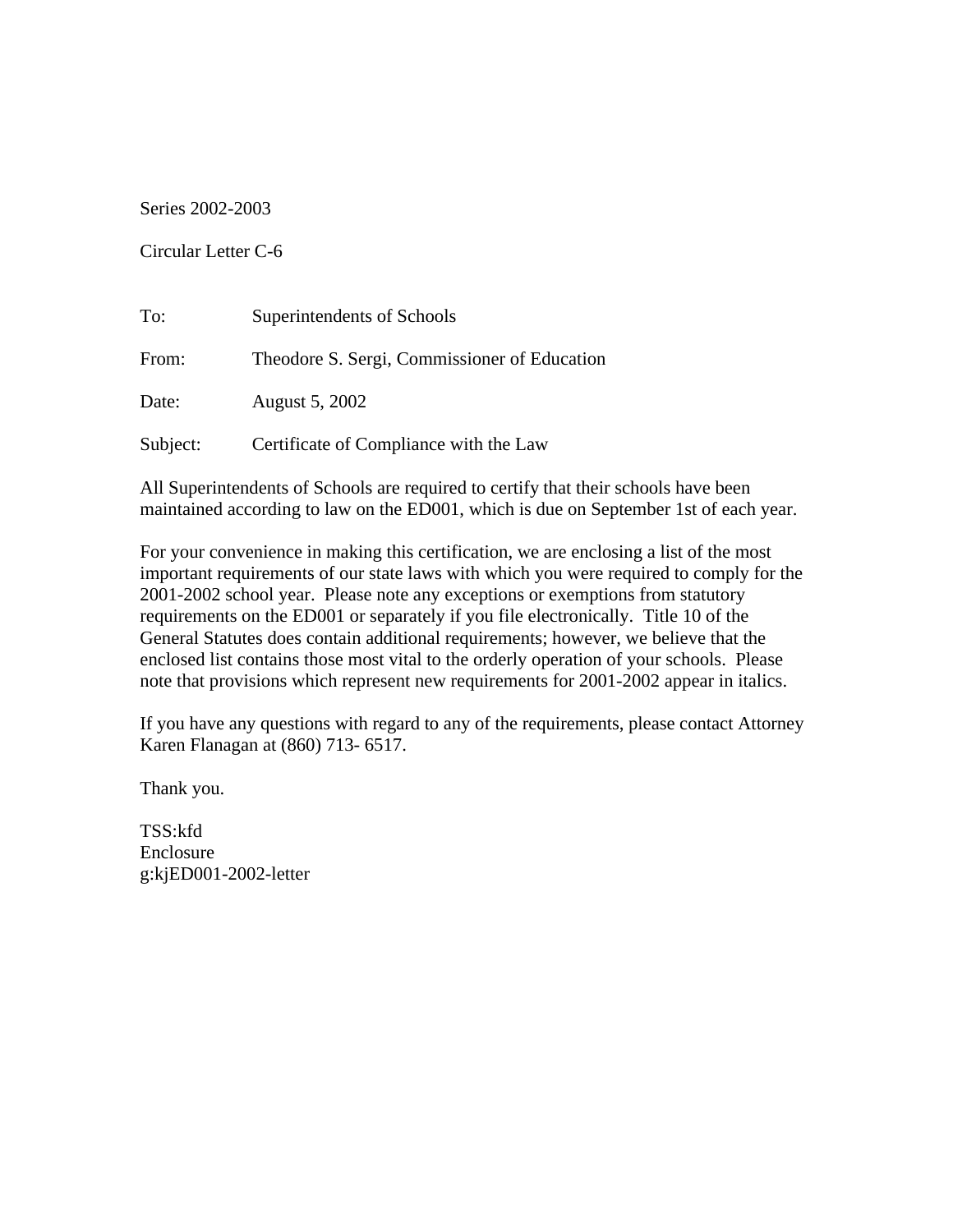## **CONNECTICUT GENERAL STATUTES WHICH HAVE A MAJOR IMPACT ON THE OPERATION OF SCHOOL DISTRICTS**

## Section **10-220(a)** describes the **duties of boards of education**. It provides as follows:

Each local or regional board of education shall maintain good public elementary and secondary schools, **implement the educational interests of the state** as defined in section 10-4a and provide such other educational activities as in its judgment will best serve the interests of the school district; provided any board of education may secure such opportunities in another school district in accordance with provisions of the general statutes and shall **give all the children of the school district as nearly equal advantages as may be practicable**; shall provide an appropriate learning environment for its students which includes (1) adequate instructional books, supplies, materials, equipment, staffing, facilities and technology, (2) equitable allocation of resources among its schools, and (3) a safe school setting; shall have charge of the schools of its respective school district; shall make a **continuing study of the need for school facilities** and of a **long-term school building program** and from time to time make recommendations based on such study to the town; shall report annually to the Commissioner of Education on the condition of its facilities and the action taken to implement its long-term school building program, which report the commissioner shall use to prepare an annual report that said commissioner shall submit in accordance with section 11-4a to the joint standing committee of the General Assembly having cognizance of matters relating to education; shall advise the Commissioner of Education of the relationship between any individual school building project pursuant to chapter 173 and such long-term school building program; shall have the **care, maintenance and operation of buildings, lands, apparatus and other property** used for school purposes and at all times shall **insure all such buildings and all capital equipment** contained therein against loss in an amount not less than eighty per cent of replacement cost; shall determine the number, age and **qualifications of the pupils to be admitted** into each school; shall develop and implement a **written plan for minority staff recruitment** for purposes of subdivision (3) of section 10-4a; shall **employ and dismiss the teachers** of the schools of such district subject to the provisions of sections 10-151 and 10-158a; shall **designate the schools which shall be attended** by the various children within the school district; shall make provisions as will enable each child of school age, residing in the district to attend some public day school for the period required by law and **provide for the transportation** of children wherever transportation is reasonable and desirable, and for such purpose **may make contracts** covering periods of not more than five years; may place in an alternative school program or other suitable educational program a pupil enrolling in school who is nineteen years of age or older and cannot acquire a sufficient number of credits for graduation by age twenty-one; may arrange with the board of education of an adjacent town for the instruction therein of such children as can attend school in such adjacent town more conveniently; shall cause each child five years of age and over and under eighteen years of age who is not a high school graduate and is living in the school district to attend school in accordance with the provisions of section 10-184, and shall perform all acts required of it by the town or necessary to carry into effect the powers and duties imposed by law. (**Please note** that pursuant to Section 10-184, a parent or person having control of a child five or six years of age has the option of not sending the child to school until age seven by personally appearing at the school district office and signing an option form. The school district must provide information about the educational opportunities available in the school system. **Effective July 1, 2001, students must stay in school until age 18** unless a parent or other person having control over them consents to their leaving school at 16 or 17.)

Each school district must prescribe **rules for the management, studies, classification and discipline of the public schools**, including the selection and use of nondiscriminatory texts, supplementary books, library books, supplies, materials and equipment as it deems necessary to meet the needs of instruction in its schools; adopt and **implement policies and procedures** concerning (1) homework, attendance, promotion and retention, (2) drug and alcohol use, sale and possession on school property, (3) youth suicide prevention and attempts, (4) truancy, (5) the encouragement parent-teacher communication*,*  and (6) weighted grading for honors and advanced placement courses. **Promotion and graduation policies** must be revised to ensure that such policies foster student achievement and reduce the incidence of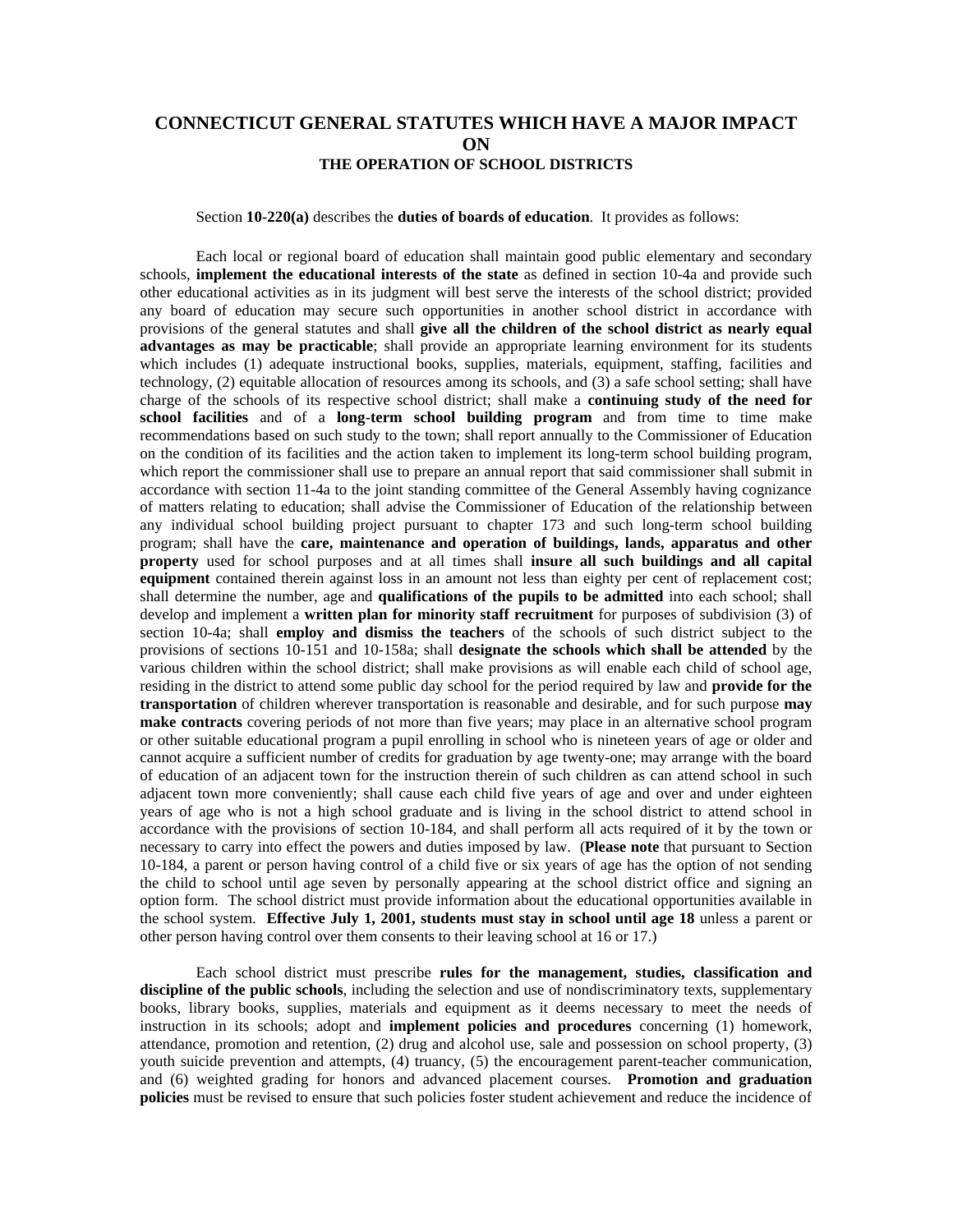social promotion. Each local and regional board of education is responsible for providing and displaying **flags** in each classroom. (Sections **10-18a, 10-198a, 10-221, 10-228, 10-230** and **10-223a**) *On or before September 1, 2002, local boards must specify the basic skills necessary for graduation for classes graduating in 2006 and thereafter. (P.A. 01-166)* 

Sections **10-16b, 10-18, 10-19, 10-220(b)** and **10-221a** obligate school district to (1) offer **prescribed courses of study** in accordance with duly adopted educational goals and student objectives **as part of a planned, ongoing and systematic program of instruction**, and (2) **require minimum credit requirements for high school graduation**. Section 10-221h requires boards to develop and implement a three-year **plan to improve the reading skills** of students in grades kindergarten through three*.*  **Prescribed courses of study** pursuant to Sec. 10-16b **include** the arts; career education; consumer education; health and safety, including, but not limited to, human growth and development, nutrition, first aid, disease prevention, community and consumer health, physical, mental and emotional health, including your suicide prevention, substance abuse prevention, safety, which may include the dangers of gang membership, and accident prevention; language arts, including reading, writing, grammar, speaking and spelling; mathematics; physical education; science; social studies, including, but not limited to, citizenship, economics, geography, government and history; and in addition, on at least the secondary level, one or more foreign languages and vocational education. Instruction must also be given in United States history, government and citizenship (Sec. 10-18); in the knowledge, skills and attitudes required to understand and avoid the effects of alcohol, of nicotine or tobacco, and drugs (Sec. 10-19); and on acquired immune deficiency syndrome (Sec. 10-19). The **minimum high school graduation requirement** is twenty credits, not fewer than four of which must be in English, not fewer than three in mathematics, not fewer than three in social studies, not fewer than two in science, not fewer than one in the arts or vocational education and not fewer than one in physical education. Beginning with high school classes graduating in 2004, students must have at least **a one-half credit course in civics and American History, which is to be part of the credits required in social studies.** 

Pursuant to Sections **10-145 to 10-145b**, inclusive, **10-151 to 10-151c**, inclusive, **10-153 to 10- 153g**, inclusive, **10-155f, 10-156 to 10-157a**, inclusive, **10-220a, 10-221d, 10-235**, **10-236a** and **10-76dd**, **districts must employ, evaluate and indemnify appropriately certified and qualified personnel**; **develop and implement teacher evaluation and professional development programs**; provide **inservice training** on (1) the nature and relationship of drugs and alcohol to personality development and procedures to discourage their abuse, (2) health and mental health risk education, (3) the growth and development of exceptional children, and (4) school violence prevention and conflict resolution, (5) cardiopulmonary resuscitation and other emergency life saving procedures, (6) computer and other information technology as applied to student learning and classroom instruction, communications and data management, and (7) the teaching of the language arts, reading and reading readiness for teachers in grades kindergarten to three*,* inclusive; and file a signed copy of its teacher and administrator collective bargaining agreements with the Commissioner of Education. No board member shall be employed by the board of education of which he or she is a member under Section **10-232**.

Sections **10-221** and **10-233a through 10-233g**, inclusive, require school districts to (1) adopt policies governing student conduct which provide for the fair and consistent application of **disciplinary policies and procedures**, (2) afford annual notice of such policies to all pupils and their parents and guardians, and (3) comply with due process requirements in imposing discipline.

Section **10-4a** defines the **educational interests of the state** which shall include, but not be limited to the concern of the state that

- (1) each child shall have for the period prescribed in the general statutes equal opportunity to receive a suitable program of educational experiences;
- (2) each school district shall finance at a reasonable level at least equal to the minimum expenditure requirement pursuant to the provisions of section 10-262j an educational program designed to achieve this end;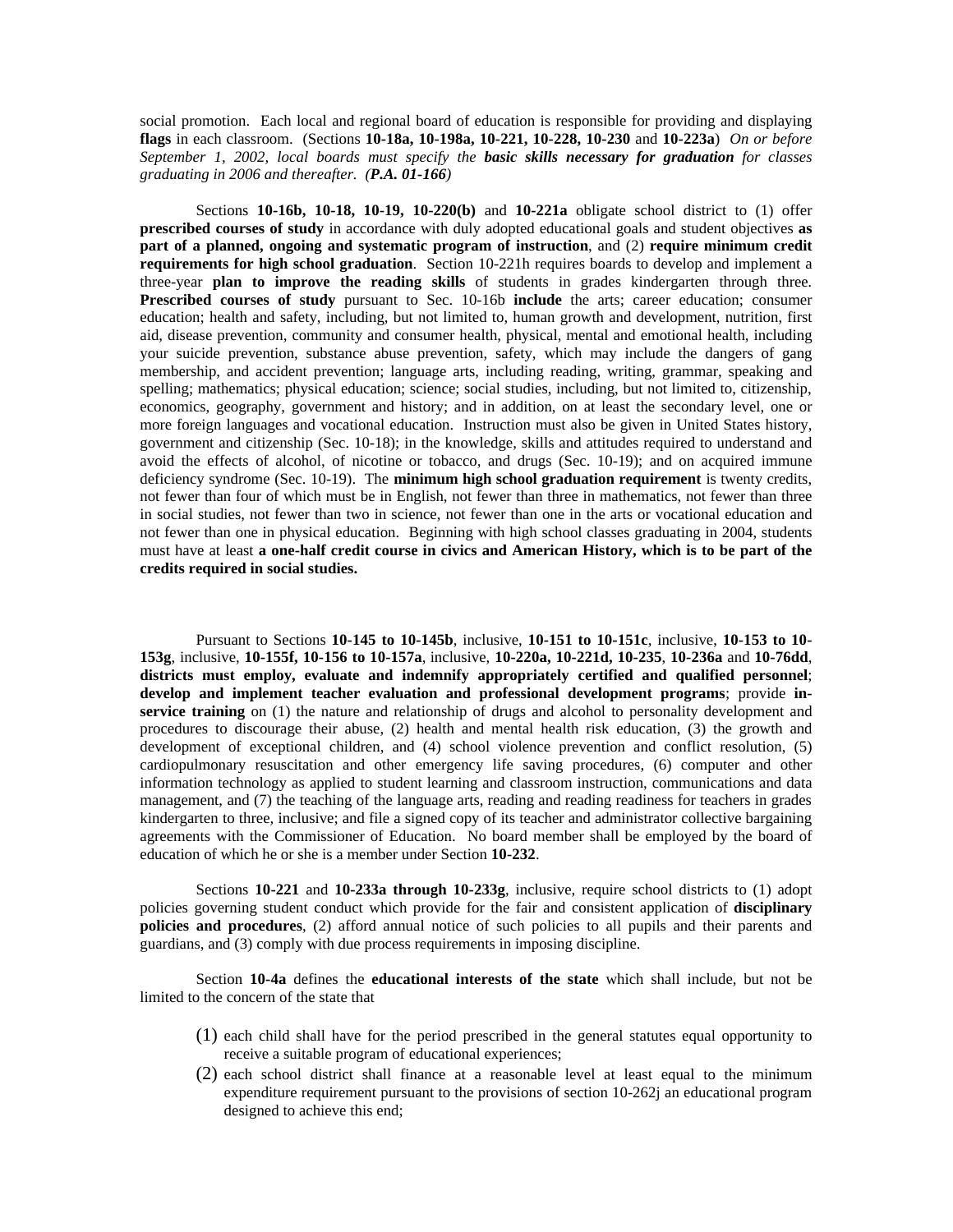- (3) in order to reduce racial, ethnic and economic isolation, each school district shall provide educational opportunities for its students to interact with students and teachers from other racial, ethnic, and economic backgrounds and may provide such opportunities with students from other communities; and
- (4) the mandates in the general statutes pertaining to education within the jurisdiction of the State Board of Education be implemented.

Section **10-226h** requires school districts to report, by July 1, 2000 and biennially thereafter, on **the programs and activities undertaken to reduce racial, ethnic and economic isolation**, including information on the programs undertaken and **evidence over time of progress made**. Section **10-220** requires each local and regional board of education to develop and implement a **written plan for minority staff recruitment.** 

School districts are required to provide at least **one hundred and eighty days** of actual school work for grades kindergarten to twelve and no less than **nine hundred hours** of actual school work for full day kindergarten and grades one to twelve and **four hundred and fifty hours** of actual school work for half-day kindergarten pursuant to Sections **10-15 and 10-16.** 

Sections **10-15c, 10-186** and **10-253** require school districts to **provide full and free access**, by transportation or otherwise, to its programs to all eligible students **without discrimination** on account of race, color, sex, religion, national origin or sexual orientation*,* including to those residing with relatives and non-relatives and to those residing in temporary shelters. Children are eligible to attend school if they attain the age of five on or before January 1 of a school year until they attain the age of twenty-one or graduate.

Section **10-220d** requires local and regional boards of education to provide **full access** to regional vocational-technical schools, regional vocational agriculture centers, interdistrict magnet schools, charter schools and interdistrict student attendance programs for the **recruitment**, other than for the purpose of interscholastic athletic competition**, of students** attending the schools under the board's jurisdiction.

School districts must provide **special education and related services** to all eligible children requiring special education pursuant to Sections **10-76a through 10-76q**. School districts have certain responsibilities for resident students requiring special education and related services who attend charter and magnet schools pursuant to Section **10-66ee** and Section **10-264l(h).** 

Sections **10-17, 10-17a** and **10-17d through 10-17g** require school districts to assess the needs of students who are speakers of languages other than English and to provide **bilingual education, English as a second language and other support services** where required and when requested by parents.

**Adult education services** must be provided for adult residents by a local or regional board of education or through cooperative arrangements or at a cooperating eligible entity or at a regional education service center as required by Sections **10-67 through 10-73c.** 

School districts must furnish **transportation** to eligible public and private school students, including students attending charter schools and magnet schools, and develop and implement a policy for reporting of all complaints relative to school transportation safety pursuant to Sections **10-66ee, 10-97, 10- 186, 10-220, 10-221c, 10-264l, 10-277, 10-280a** and **10-281.** 

When a student enrolls in a new school district, the district must notify the student's former district, which must **transfer the student's records** no later than ten days after such notification. (Section **10-220h***)*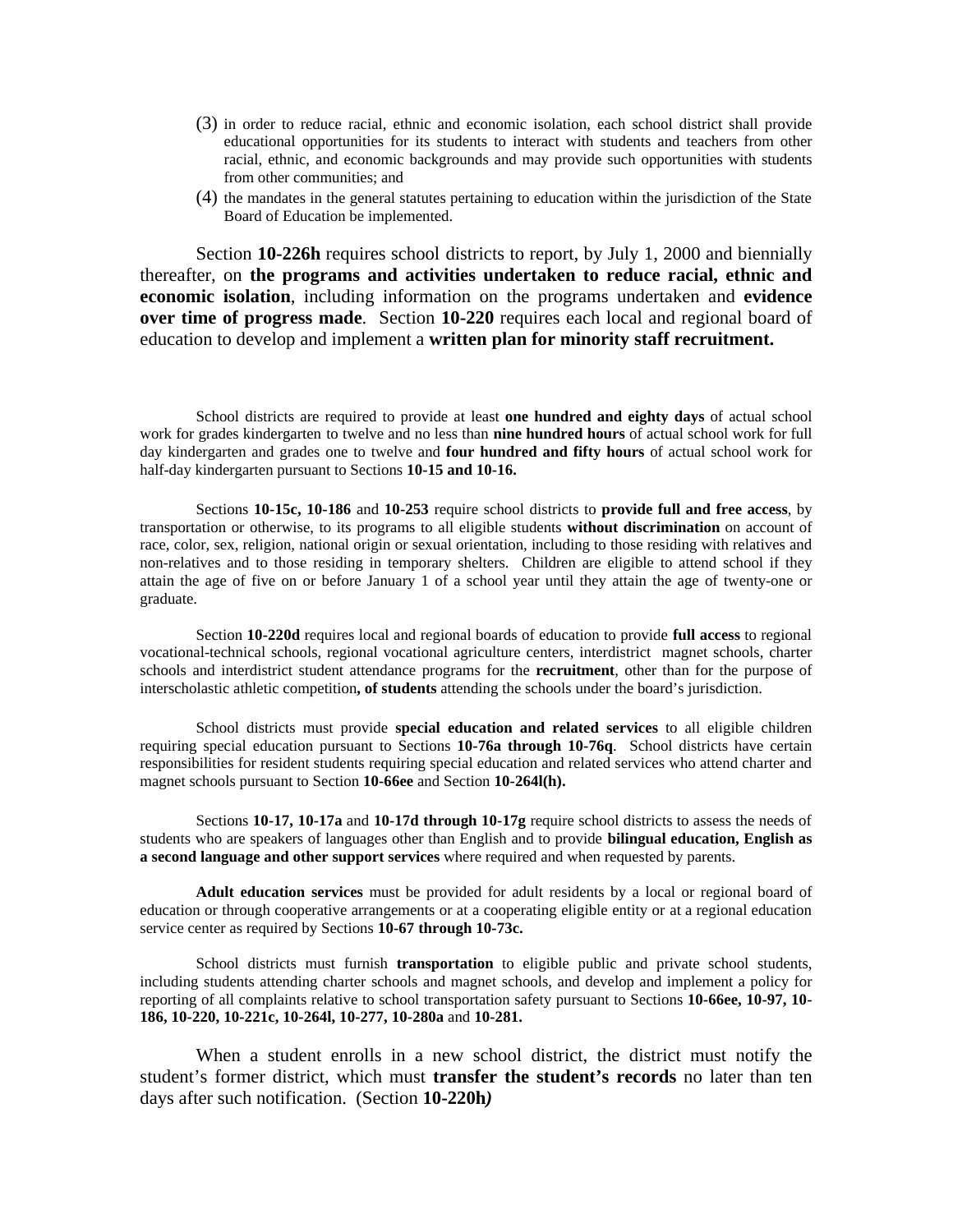Section **10-16a** requires each local and regional board of education to provide an opportunity for **silent meditation** for teachers and students at the start of each school day.

Sections **10-15b** and **46b-56** require school districts to allow parents (custodial and non-custodial) **access to** the **records** of their minor children except for records containing information that is considered confidential under Section 10-154a and certain health information which is confidential pursuant to other provisions of the General Statutes. Under Section 10-221b, districts must establish a written, uniform policy concerning **on-campus recruiting** and access to directory information for all recruiters, including commercial, military and non-military and those representing institutions of higher education.

School districts must operate **school health programs** to ensure the well-being of their students in accordance with Sections **10-203 through 10-204a**, **10-205 through 10**-**210, 10-212, 10-212a**, and **10-214 through 10-215** and allow students to be exempted from **family life education** programs under Section **10- 16e**. A copy of the record of each **pesticide application** at a school must be maintained at the school for five years. P**esticides may not be applied** during regular school hours or planned activities, and, at the beginning of each school year, boards must **notify parents about pesticide application** policies and pesticide applications the previous year. Boards must also establish a registry of those who want prior notice of pesticide application and provide such notice. (Sections **10-231b through 10-231d)** 

Section **10-266w** obligates school districts to provide **breakfast programs** when required.

School districts must maintain **sanitary and safe schools** in accordance with all applicable fire, safety and health codes, ordinances, regulations and laws so that no serious threat of danger exists to any lawful occupant. **Smoking in school buildings** is prohibited while school is in session or student activities are being conducted. (Sections **10-203, 10-220, 10-221, 10-231 and 19a-342**)

Section **10-221g** requires each local and regional board of education to conduct an **instructional time and facility usage assessment** in order to maximize student learning and community use of facilities. Section **10-220** requires each board to report annually to the Commissioner on the **condition of its facilities** and action taken to implement its long term school building program.

School districts must ensure the reporting of **suspected or known abuse, or danger of abuse, of children** to the Commissioner of Children and Families or his representative, and the reporting of suspected or known abuse by a school employee to the Commissioner of Children and Families, the state or local police, and the Commissioner of Education within 72 hours of learning of the abuse, and adopt a written policy regarding the reporting by school employees of suspected child abuse. (Sections **17a-101 through 17a-101i and 17a-103**)

Section **10-217a** requires school districts to provide **health services to students in eligible private schools** when designated this responsibility by the town or city.

School districts must properly plan for and maintain all **funds and accounts** within their jurisdiction pursuant to Sections **10-222** and **10-237** and **make returns of receipts**, **expenditures and statistics** as prescribed by the Commissioner under Section **10-237**. Section **10-220(c )** requires local and regional boards of education to submit **strategic school profile reports** by November 1 of each year

Boards of Education must **elect officers** and **hold meetings** pursuant to Section **10-218**, and **hold public hearings** on citizen petition under Section **10-238**.

Sections **10-249** and **10-250** require boards of education to determine by age the **number of children** of compulsory school age residing in the district and report this information to the Commissioner.

**Special note re Priority School Districts** – Priority school districts receive special grants for such programs as extra school hours, preschool, infrastructure repair, early reading success and summer